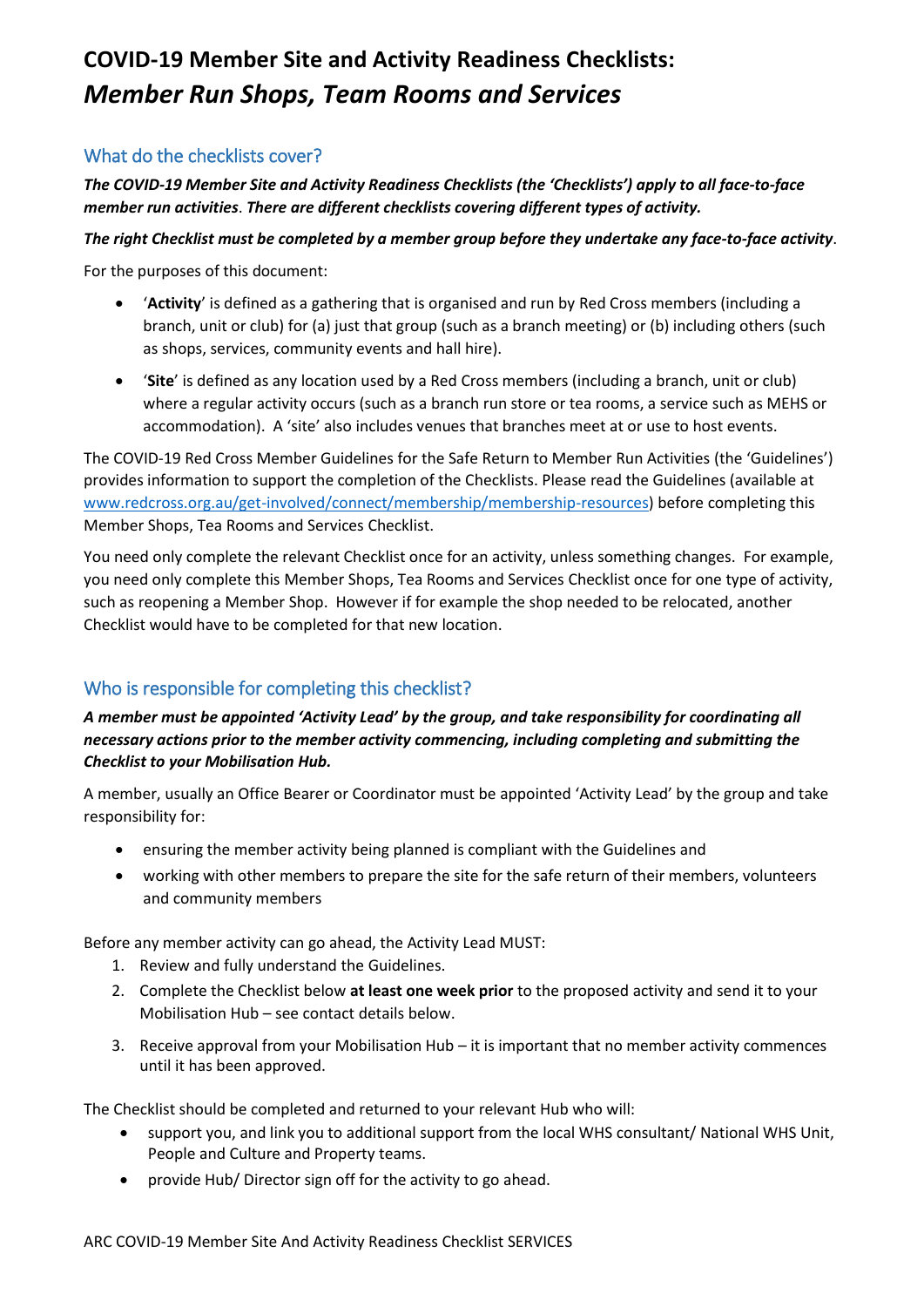*Completion and submission of the Checklist by the Activity Lead, and sign off of the Checklist by the Mobilisation Hub is compulsory before any member activity can be undertaken.*

If you have any questions about the Guidelines, the Checklists or the role of Activity Lead, please contact your State/ Territory Mobilisation Hub in the first instance.

| <b>State</b>                           | Email                         | Phone        |
|----------------------------------------|-------------------------------|--------------|
| New South Wales                        | nswmembership@redcross.org.au | 1800 833 489 |
| <b>Australian Capital</b><br>Territory | actmembership@redcross.org.au | 1800 833 489 |
| Victoria                               | vicvolunteer@redcross.org.au  | 1800 833 489 |
| Queensland                             | QLDVOLUNTEER@redcross.org.au  | 1800 833 489 |
| South Australia                        | savolunteer@redcross.org.au   | 1800 833 489 |
| Tasmania                               | tasvolunteer@redcross.org.au  | 1800 833 489 |
| Western Australia                      | wavolunteer@redcross.org.au   | 1800 833 489 |
| <b>Northern Territory</b>              | NT VOL@redcross.org.au        | 1800 833 489 |

## Member Shops, Tea Rooms and Services Checklist

| <b>Branch Name</b>                                 |  |
|----------------------------------------------------|--|
| <b>Activity</b>                                    |  |
| <b>Address [where activity is</b><br>taking place] |  |
| <b>Activity Lead Name</b>                          |  |
| <b>Phone Number</b>                                |  |
| <b>Signed</b>                                      |  |
| <b>Checklist completion date</b>                   |  |

| General<br>The following apply to ALL in person member activities irrespective and what and where they are.<br>This MUST be completed.                                                                  |  |
|---------------------------------------------------------------------------------------------------------------------------------------------------------------------------------------------------------|--|
| <b>Activity Lead has been appointed</b>                                                                                                                                                                 |  |
| All members, and anyone else involved in any activity is across the Guidelines. Please email<br>a copy of the Guidelines to everyone in your branch, or talk through it with members over the<br>phone. |  |
| Check the activity complies with your local state or territory requirements                                                                                                                             |  |
| Please check in with your Mobilisation Hub if you need support to access this information.                                                                                                              |  |
| All members, and anyone else involved in any activity have been asked to stay home if they                                                                                                              |  |
| feel sick, are coughing, have shortness of breath or a fever.                                                                                                                                           |  |
|                                                                                                                                                                                                         |  |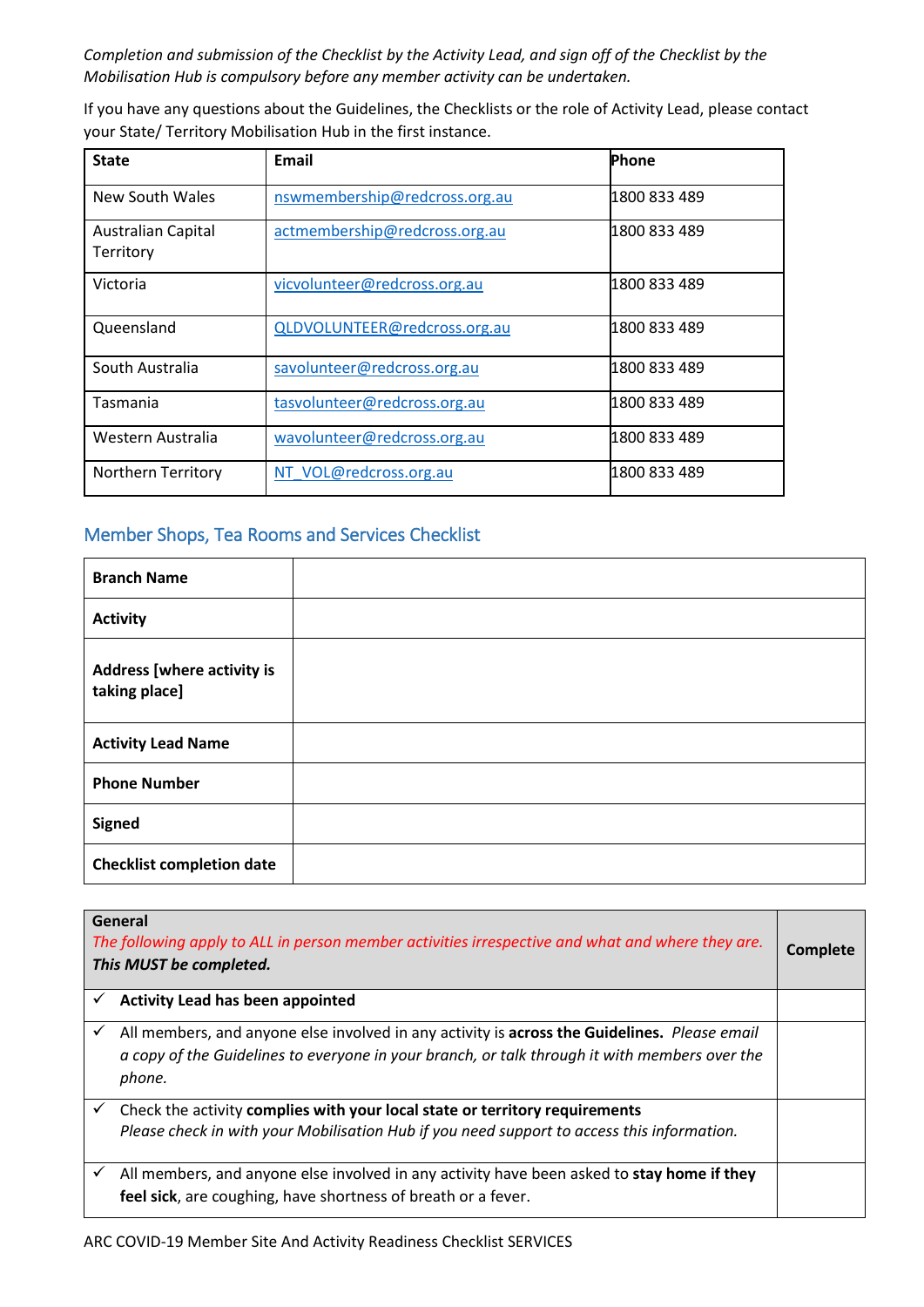|   | If taking place in one room the activity is for no more than two hours (excluding shops,<br>tearooms and services).                                                                                                                                           |                 |
|---|---------------------------------------------------------------------------------------------------------------------------------------------------------------------------------------------------------------------------------------------------------------|-----------------|
| ✓ | Hand sanitiser will be available and bathrooms will have soap/hand wash and paper towel.                                                                                                                                                                      |                 |
|   | All members, and anyone else involved in any activity have been asked to:                                                                                                                                                                                     |                 |
|   | $\checkmark$ Practice verbal greetings only and avoid physical contact with others.                                                                                                                                                                           |                 |
|   | Respect sneezing and coughing etiquette e.g. sneeze or cough into your elbow or a<br>$\checkmark$<br>tissue, dispose of the tissue in a rubbish bin and wash your hands immediately after                                                                     |                 |
|   | Wash their hands regularly with water and soap or a hand sanitizer and use paper<br>$\checkmark$<br>towels if available.                                                                                                                                      |                 |
|   | Try not to touch surfaces touched by several peoples (e.g. tables, light switches, toilet<br>doors). If you do, try to use a paper towel/tissue, and discard it in a closed bin, and/or<br>wash your hands afterwards.                                        |                 |
|   | Keep a pen with them in order to avoid having to use a shared pen.<br>✓                                                                                                                                                                                       |                 |
|   | Windows will be opened as much as possible to allow regular fresh air through.                                                                                                                                                                                |                 |
| ✓ | Ensure that comprehensive cleaning takes place, and is done safely by members/volunteers<br>or by a professional cleaner. This includes:                                                                                                                      |                 |
|   | Ensure any areas frequented by members or others (e.g. visitors to your premises) are<br>cleaned at least daily with detergent or disinfectant.                                                                                                               |                 |
|   | Instruct members/ volunteers to wear gloves when performing cleaning duties and<br>wash their hands thoroughly with soap or use an alcohol-based hand sanitiser before and<br>after wearing gloves.                                                           |                 |
|   | Clean frequently touched areas and surfaces regularly with a detergent or disinfectant<br>solution or wipe. This includes elevator buttons, handrails, tables, counter tops, door<br>knobs, fridge doors, sinks, sink taps, photocopiers and microwave ovens. |                 |
| ✓ | If someone becomes ill with suspected COVID-19 after your member activity you will inform<br>your Mobilisation Hub and/or email the WHS team via NAT WHS UNIT@redcross.org.au.                                                                                |                 |
|   | <b>Physical Distancing</b><br>The following apply to ALL in person member activities irrespective and what and where they are.<br>This MUST be completed.                                                                                                     | <b>Complete</b> |
| ✓ | Arrange the space, including by placing markings on the floor, to ensure physical distancing<br>measures* are adhered to.                                                                                                                                     |                 |
|   | *four square metres of space per person and maintaining a physical distance of at least 1.5<br>metres from others                                                                                                                                             |                 |
| ✓ | Tables and chairs have been moved apart to comply with physical distancing requirements.                                                                                                                                                                      |                 |
| ✓ | The maximum number of people who can be at the activity (based on the size of the venue<br>or site) has been determined. Please state below:                                                                                                                  |                 |
|   | how many people can attend this activity at one time ________                                                                                                                                                                                                 |                 |
|   | how you have calculated* that number                                                                                                                                                                                                                          |                 |
|   |                                                                                                                                                                                                                                                               |                 |
|   |                                                                                                                                                                                                                                                               |                 |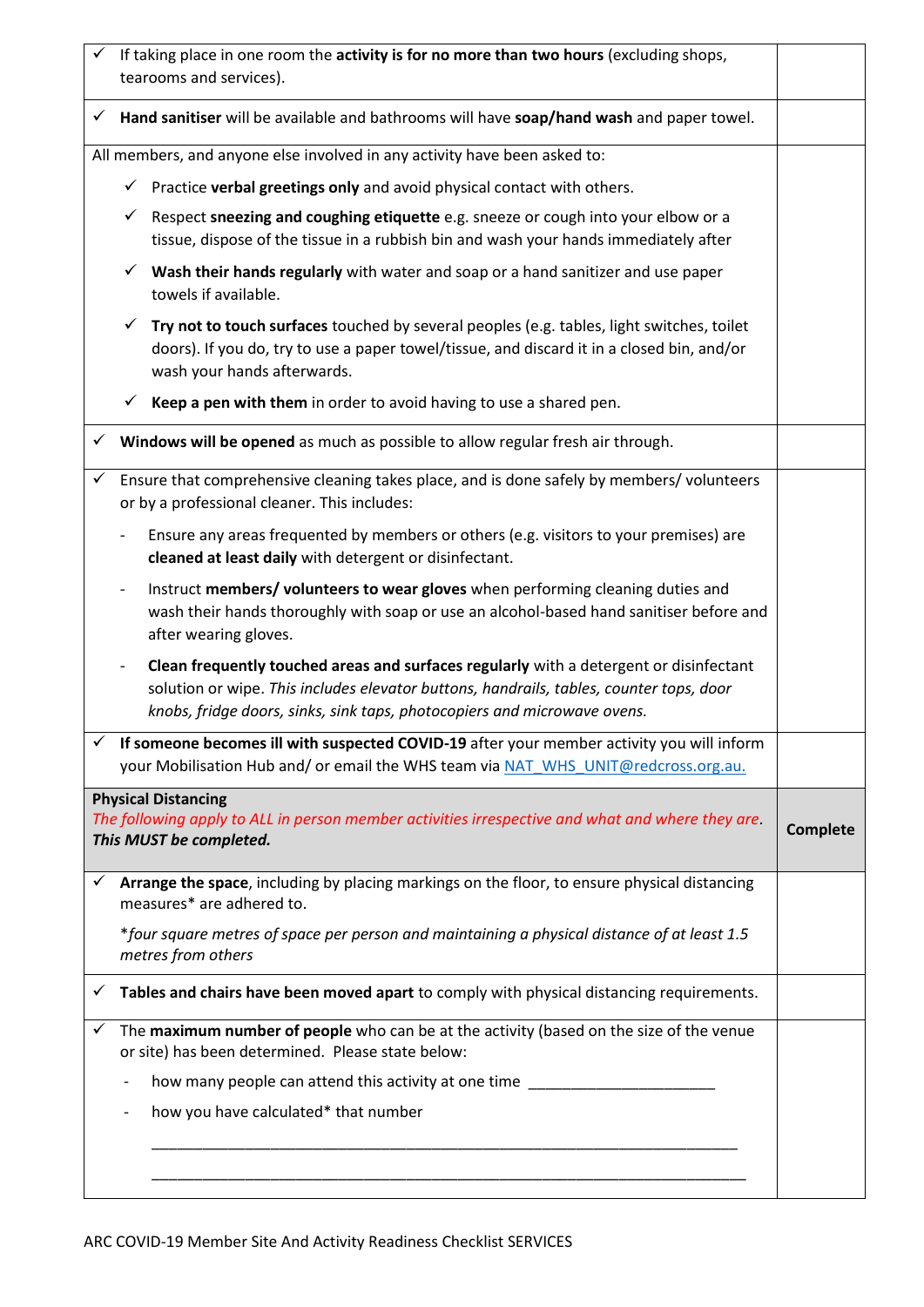|                                                                                                                           | * Determine how many square metres the space is, and then divide by the allowed space per person. A<br>venue you are hiring should provide you with this information.                                                                                                                                                                                                                 |                 |
|---------------------------------------------------------------------------------------------------------------------------|---------------------------------------------------------------------------------------------------------------------------------------------------------------------------------------------------------------------------------------------------------------------------------------------------------------------------------------------------------------------------------------|-----------------|
| ✓                                                                                                                         | Contacted the venue if not a branch run site (eg community centre) and are satisfied that<br>they have appropriate measures in places to support physical distancing (including marked<br>up areas, signage and maximum numbers).                                                                                                                                                     |                 |
|                                                                                                                           | A person has been nominated to be responsible for:<br>ensuring no more than the maximum allowed number of people are in the space at any<br>time<br>ensuring everyone is occupying 4m <sup>2</sup> of space per person, and<br>keeping everyone the required 1.5 metres distance apart<br>Please refer to your local state or territory requirements to confirm spacing requirements. |                 |
|                                                                                                                           | <b>Member Run Shops, Tea Rooms and Services</b>                                                                                                                                                                                                                                                                                                                                       | <b>Complete</b> |
| ✓                                                                                                                         | The 'General' Checklist above has been completed                                                                                                                                                                                                                                                                                                                                      |                 |
| ✓                                                                                                                         | The 'Physical Distancing' Checklist above has been completed                                                                                                                                                                                                                                                                                                                          |                 |
| ✓                                                                                                                         | Roster has been developed. [The roster will enable you to stagger members and volunteers<br>returning to the site/ store, ensuring that not all members and volunteers be onsite at the<br>same time and you are meeting social distancing measures.]                                                                                                                                 |                 |
| $\checkmark$                                                                                                              | Develop an onsite sign in/out register (name and number) to identify members and<br>volunteers on site each day.                                                                                                                                                                                                                                                                      |                 |
| ✓                                                                                                                         | Signs advising on social distancing measures are in place.<br>https://www.safeworkaustralia.gov.au/doc/signage-and-posters-covid-19                                                                                                                                                                                                                                                   |                 |
| ✓                                                                                                                         | Where practical, identify areas that do not provide physical distancing (a distance of 1.5<br>metres between people) and place signs to advise not to use that work area.                                                                                                                                                                                                             |                 |
|                                                                                                                           | $\checkmark$ Ensure hand water and soap, and/or sanitiser and cleaning wipes are available for<br>members, volunteers and customers to use for hands, surfaces, phones, printers, payment<br>equipment, bathrooms and food consumption areas.                                                                                                                                         |                 |
| ✓                                                                                                                         | Instruct members/ volunteers to clean personal property that they bring in, such as<br>sunglasses and mobile phones with disinfectant (eg disinfectant wipes or spray).                                                                                                                                                                                                               |                 |
|                                                                                                                           | Mark up all areas where customer transactions /engagement takes place (such as the front<br>of the payment and change room areas) to ensure customers keep their distance and can<br>better maintain physical distance when queuing.                                                                                                                                                  |                 |
| ✓                                                                                                                         | Do not share work or electronic equipment e.g. phones, computers, pricing guns, steamers,<br>etc. where possible.                                                                                                                                                                                                                                                                     |                 |
| ✓                                                                                                                         | Ensure members and volunteers maintain clean and uncluttered work areas to allow easier<br>wiping of surfaces and equipment.                                                                                                                                                                                                                                                          |                 |
| ✓                                                                                                                         | Select rooms where meals are to be had (large enough, easy to ventilate and clean) and put<br>a sign on the entrance with the maximum number of people authorised in the room.                                                                                                                                                                                                        |                 |
| In addition to the full list above, the following applies specifically to processing donations at<br><b>Member Shops:</b> |                                                                                                                                                                                                                                                                                                                                                                                       |                 |